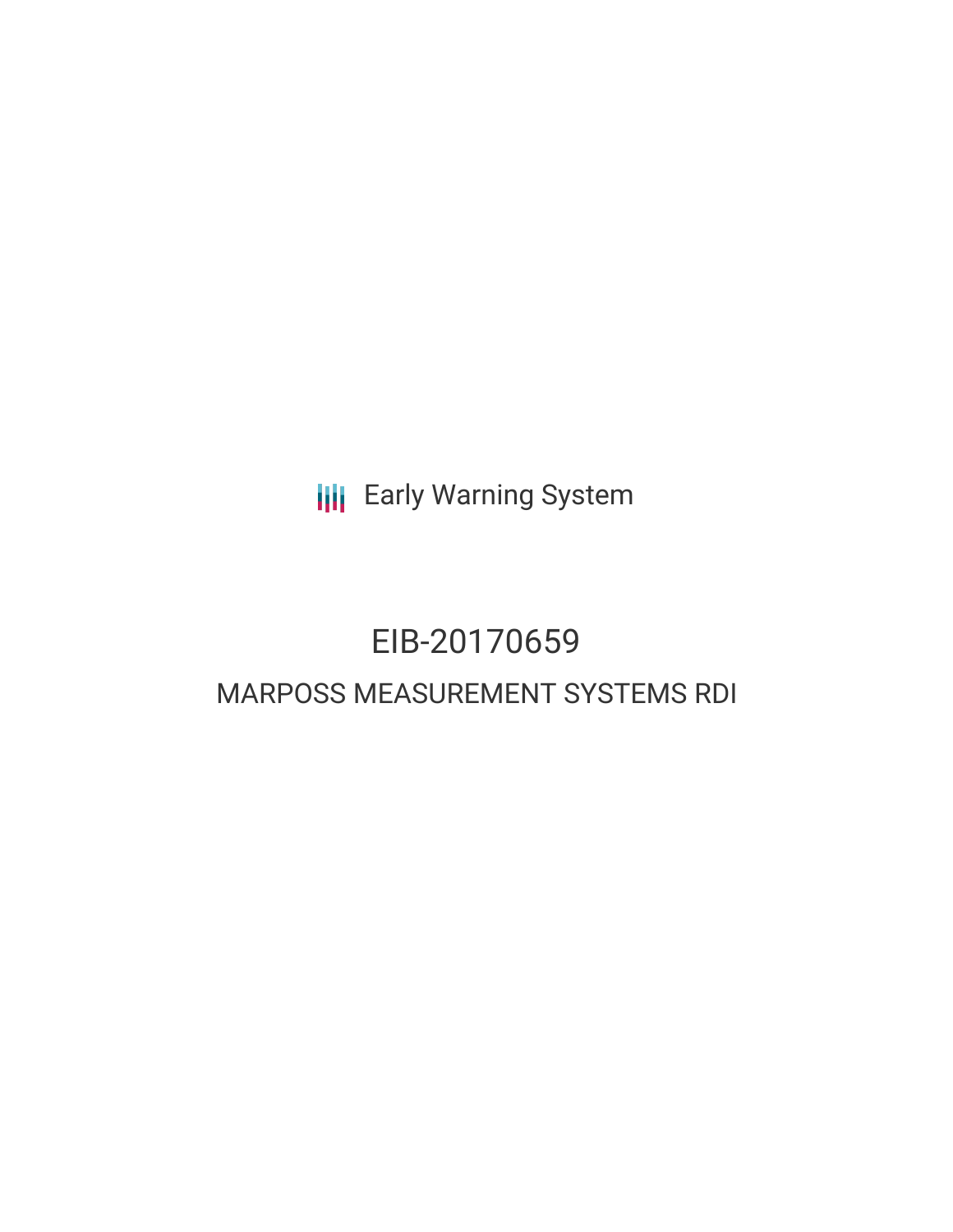#### **Quick Facts**

| <b>Countries</b>               | Italy                          |
|--------------------------------|--------------------------------|
| <b>Specific Location</b>       | Bentivoglio, Bologna           |
| <b>Financial Institutions</b>  | European Investment Bank (EIB) |
| <b>Status</b>                  | Approved                       |
| <b>Bank Risk Rating</b>        | U                              |
| <b>Voting Date</b>             | 2018-03-06                     |
| <b>Borrower</b>                | <b>MARPOSS SPA</b>             |
| <b>Sectors</b>                 | Industry and Trade             |
| <b>Investment Type(s)</b>      | Loan                           |
| <b>Investment Amount (USD)</b> | $$45.94$ million               |
| <b>Project Cost (USD)</b>      | \$91.88 million                |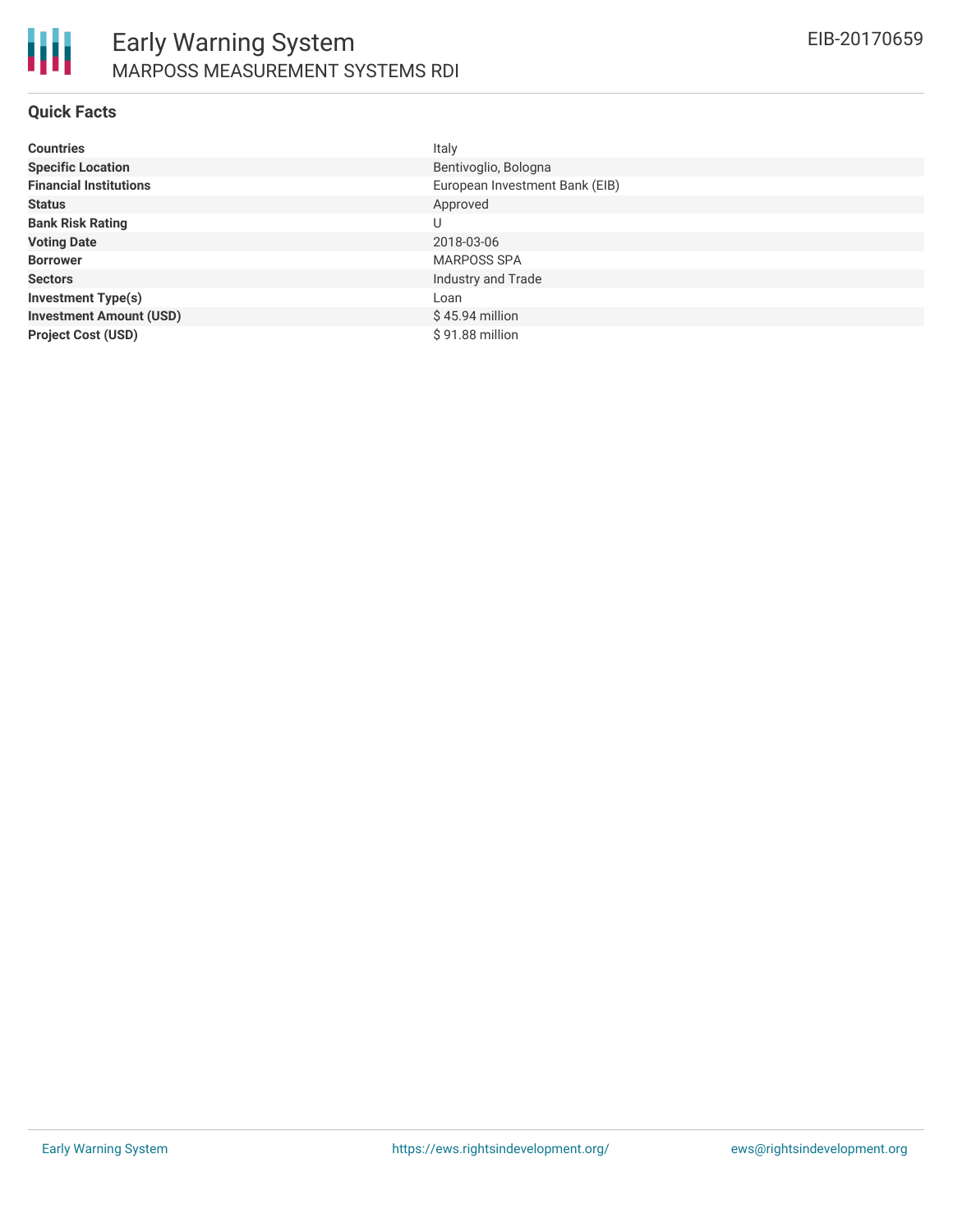

### **Project Description**

This project provides financing to Marposs S.p.A for investments in research, development and innovation in the fields of (i) Flexible measurement technology, (ii) Cyber-physical systems for machine tools, (iii) Software for industry 4.0 and (iv) Measurement equipment applied to electro-mobility.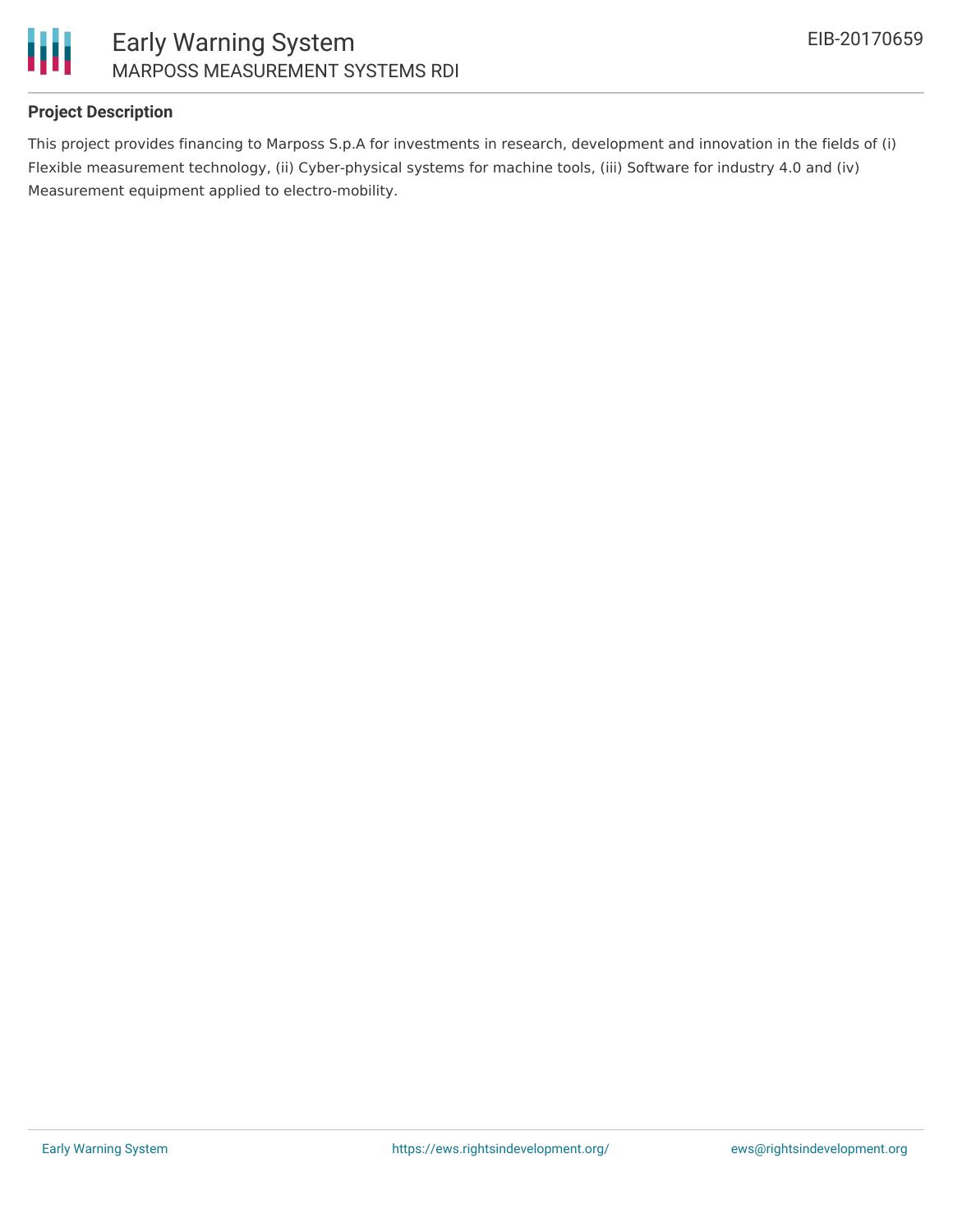

#### **Investment Description**

European Investment Bank (EIB)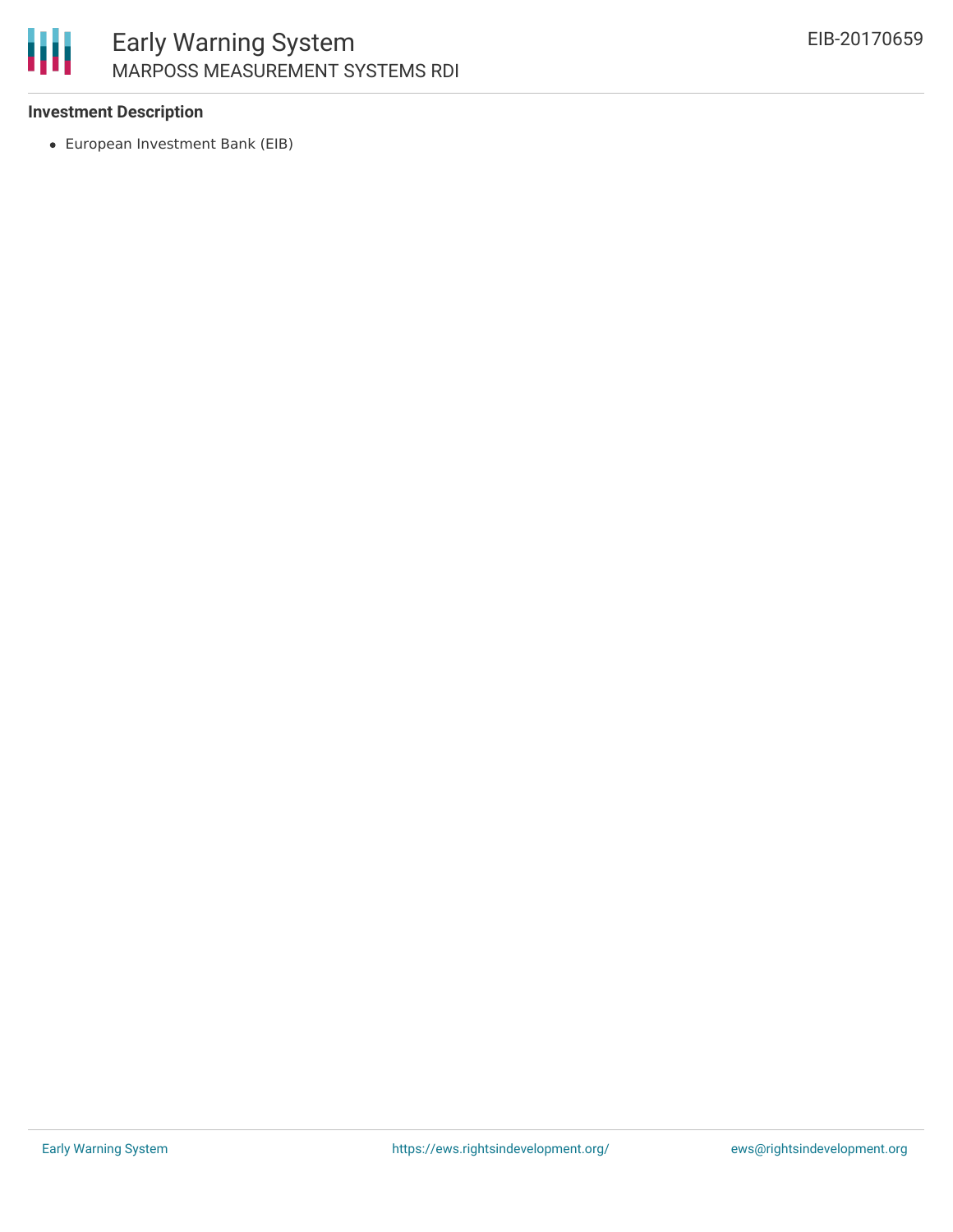

## Early Warning System MARPOSS MEASUREMENT SYSTEMS RDI

| <b>Private Actor 1</b> | <b>Private Actor</b><br>Role | <b>Private Actor</b><br>1 Sector | <b>Relation</b>          | <b>Private Actor 2</b> | <b>Private Actor</b><br>2 Role | <b>Private Actor</b><br>2 Sector |  |
|------------------------|------------------------------|----------------------------------|--------------------------|------------------------|--------------------------------|----------------------------------|--|
| -                      | $\sim$                       |                                  | $\overline{\phantom{0}}$ | Marposs S.p.A.         | Client                         |                                  |  |